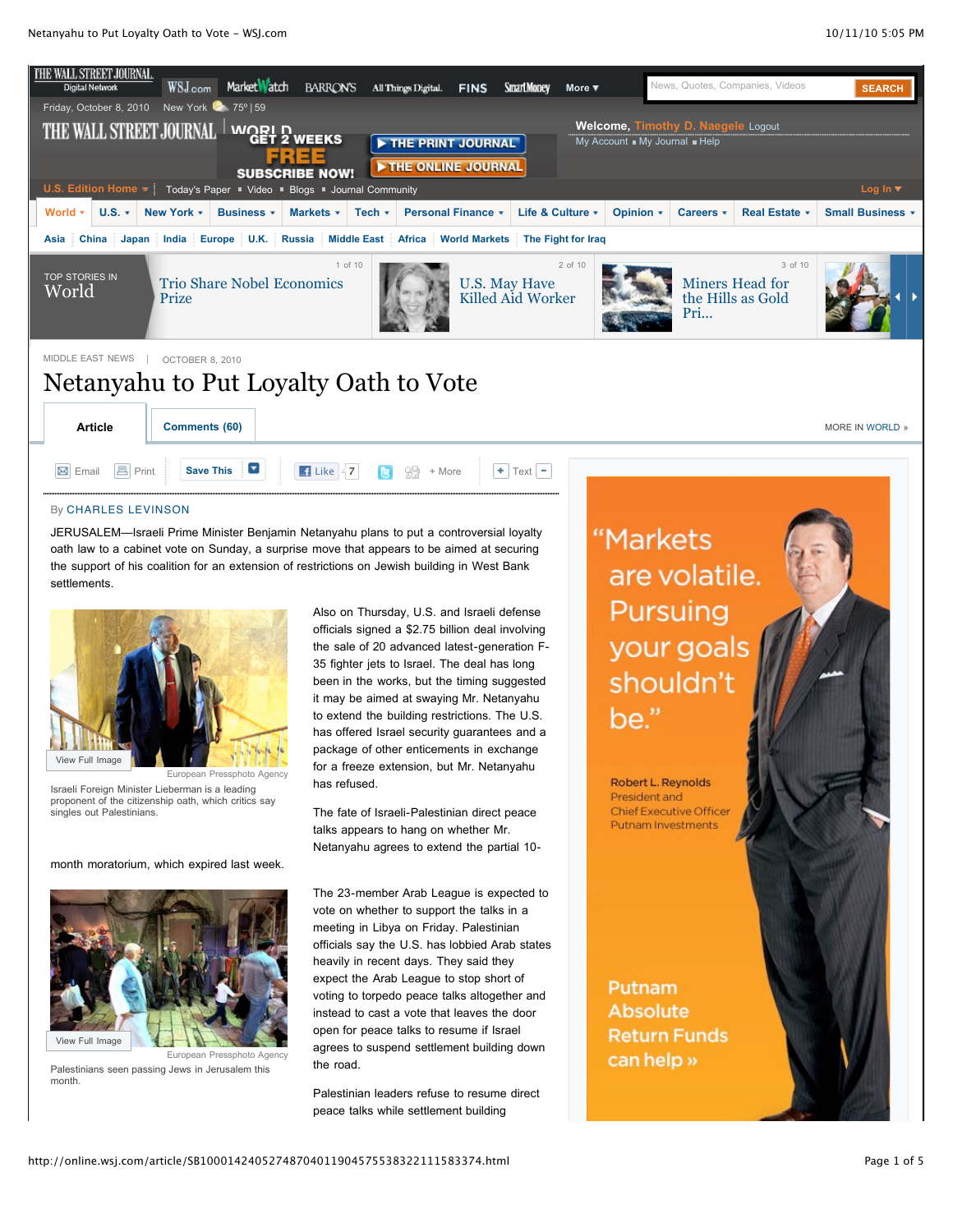continues on land they claim for their future state.

Amid the impasse, a top adviser to Palestinian President Mahmoud Abbas offered another grim prognosis for talks.

"There will be no serious political process while Netanyahu's government pursues settlements," the adviser, Yasser Abed Rabbo, said in an interview with Palestine Radio. "I can go further still and say that there will be no serious political process with Netanyahu's government."

The right-of-center pro-settlement parties that dominate Mr. Netanyahu's coalition say they won't support another building moratorium.

Among the most outspoken opponents of any further restrictions on building is Foreign Minister Avigdor Lieberman, the leader of the hard-line Yisrael Beitenu Party, which is the second-largest party in Mr. Netanyahu's coalition. Mr. Lieberman is a leading proponent of the bill to amend the citizenship oath.

The proposed law, which is due to be put to a cabinet vote on Sunday, before being sent to the Knesset for a final vote, would require non-Jewish immigrants to swear loyalty to Israel as a "Jewish and Democratic state" as a condition of citizenship.

The Labor Party, which is the lone left-of-center member of Mr. Netanyahu's coalition, humanrights groups and representatives of Israel's Palestinian minority oppose the law. They call it racist and undemocratic and say it singles out Israel's Palestinian citizens and forces them to pledge allegiance to a pro-Zionist ideology that many reject.

"This is another way to impose political Zionist values on the Arab minority who do not have such values," said Sawsan Zaher, an Israeli human-rights lawyer.

Labor Party officials speculated that the move was aimed either at securing Mr. Lieberman's support for a freeze extension, or at shoring up Mr. Netanyahu's support on the right, which appears to have eroded in recent months.

A person close to Mr. Lieberman said Mr. Netanyahu's gambit would fail if indeed it was meant to secure Mr. Lieberman's support for another building moratorium. But this person didn't rule out the possibility that Mr. Lieberman could still come to support such an extension.

"From our point of view, this law is totally irrelevant," this person said. "The foreign minister's position remains not to extend the freeze. If that changes and they work some agreement, it will not be because of this law."

A spokesman for Mr. Netanyahu declined to comment on speculation that the decision to bring the law to a vote was connected to efforts to secure coalition support for an extended building moratorium. The spokesman, Mark Regev, said the bill was instead connected to Mr. Netanyahu's demands that Palestinians recognize Israel as a Jewish state as part of any final peace deal.

Mr. Netanyahu says such recognition is key to ensuring that any peace deal represents the end of Palestinian claims to Israeli territory. Palestinians have rejected the demand, fearing it would harm the status of Palestinians who Israeli citizens.

**Write to** Charles Levinson at [charles.levinson@wsj.com](mailto:charles.levinson@wsj.com)



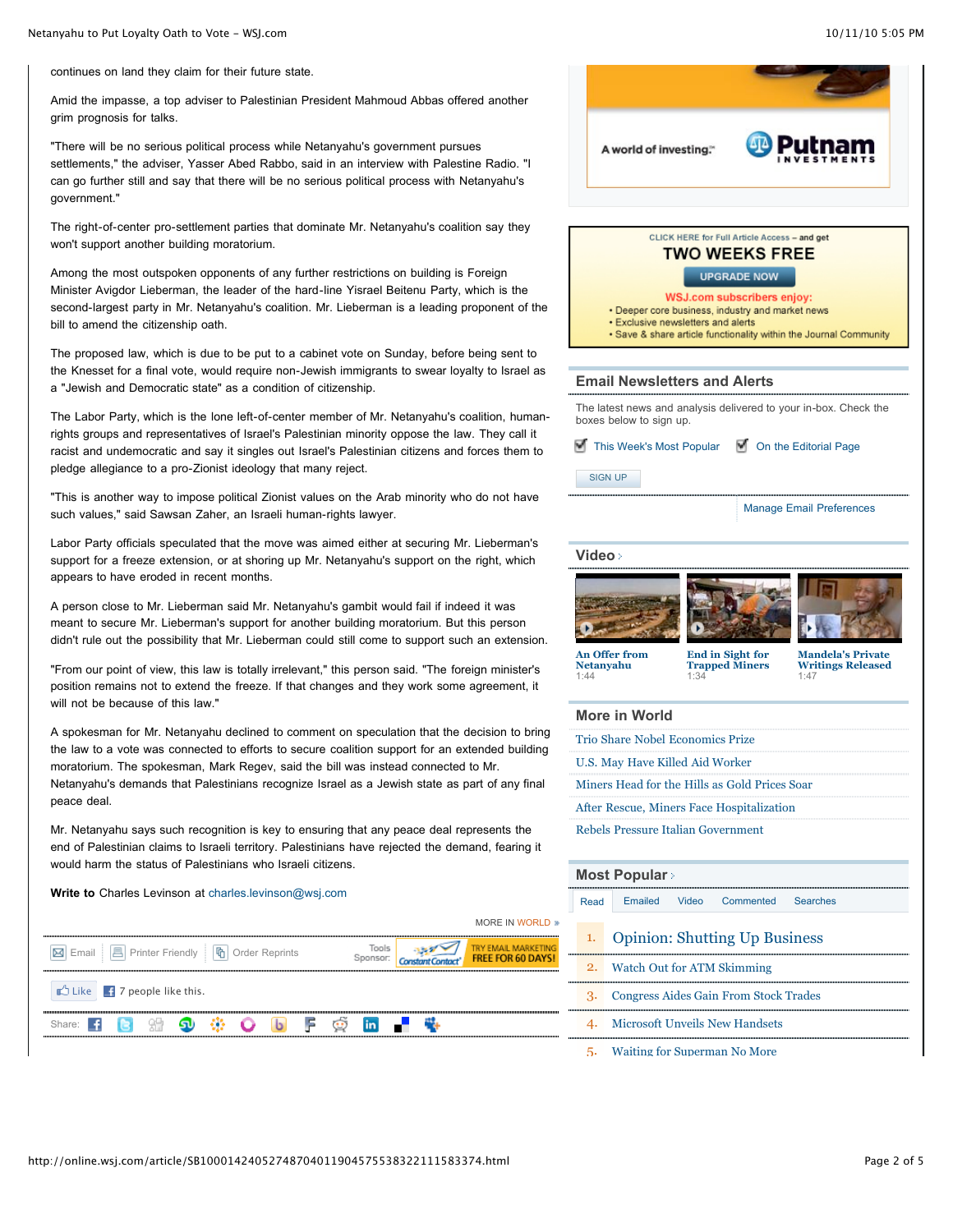#### Netanyahu to Put Loyalty Oath to Vote - WSJ.com 10/11/10 5:05 PM



- **Exclusive newsletters and alerts**
- . Save & share article functionality within the Journal Community

**Editors' Picks**